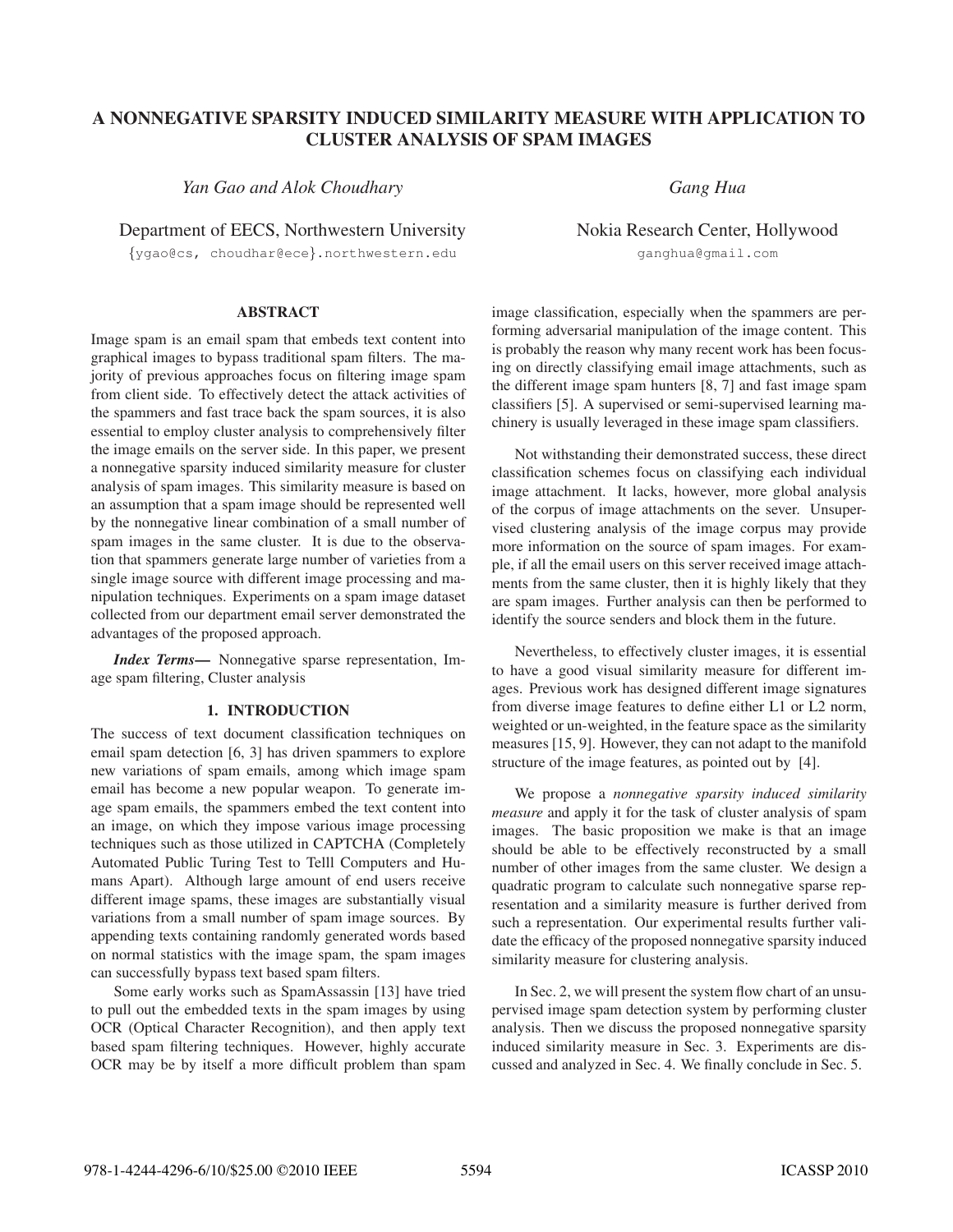

Fig. 1. Flow chart of a server side image spam detection system by cluster analysis.

# 2. UNSUPERVISED IMAGE SPAM DETECTION

Figure 1 presents the system flow chart of a server side image spam detection system by cluster analysis. Given a set of image attachments extracted from the email server, we cluster them by leveraging the nonnegative sparsity induced similarity measure, which we shall discuss in more detail in Section 3. Since spam images are usually send in bulk, bigger clusters are highly likely to be spam images. They are then sent to either the administrator or an automatic program for further analysis. For example, we can further identify the spam sources so that we can block them from the server side in a very early stage. We shall remark here that this is hard to achieve if we only do client-side spam filtering.

With server side blocking, we hope that the spam emails received by end client users be minimized. Those smaller clusters are most often normal images so that they will be passed to the client users in the end. There may be false negatives, but they are in small bulk and less annoying to the end users. Moreover, the client side spam image filters would be able to further capture them.

# 3. NONNEGATIVE SPARSITY INDUCED **SIMILARITY MEASURE FOR CLUSTERING** SIMILARITY MEASURE FOR CLUSTERING

Assume  $X = [\mathbf{x}_1, \mathbf{x}_2, \dots, \mathbf{x}_N]$  is the feature vectors of the N images we obtained from a batch of emails in an email server, where  $\forall i, \mathbf{x}_i \in \mathbb{R}^n$ . Our nonnegative sparsity induced similarity is based on a basic assumption. That is, any data sample or feature vector in the corpus can be well represented by the nonnegative linear combination of a small number samples from the same cluster. Nevertheless, for  $x_i$ , we do not know beforehand which samples are in the same cluster, not to mention which small set of samples would reconstruct it well.

To successfully identify the potential small sample set to reconstruct  $\mathbf{x}_i$ , let  $\mathbf{X}_i = [\mathbf{x}_1, \dots, \mathbf{x}_{i-1}, \mathbf{x}_{i+1}, \dots, \mathbf{x}_N]$ , we propose to solve the following optimization problems,

$$
\min_{\mathbf{a}} \quad \frac{1}{2} \|\mathbf{x}_i - \mathbf{X}_i \cdot \mathbf{a}\|^2 + \frac{\beta}{2} \|\mathbf{a}\|^2 + \lambda \sum_{j=1}^n a_j \quad (1)
$$

$$
s.t. \quad \forall j = 1 \dots N, a_i > 0 \tag{2}
$$

where  $\mathbf{a} = [a_1, \dots, a_{i-1}, a_{i+1}, \dots, a_N]^T$ , and  $\beta$  is a small<br>constant to weight the ridge regression cost to penalize a with constant to weight the ridge regression cost to penalize **a** with large L2 norm<sup>1</sup>. Since we constrain each  $a_i$  to be nonnegative,  $f(\mathbf{a}) = \sum_{j=1}^{n} a_j$  is equivalent to an L1 norm Lasso<br>penalty [14] Therefore, solving the above constrained ontipenalty [14]. Therefore, solving the above constrained optimization problem would naturally result in **a** to be a sparse vector, i.e., a vector with only a small number of non-zero entries.  $\lambda$  is the control parameter of the Lasso penalty, which directly determines how sparse **a** will be.

After easy mathematic derivation, it is straightforward to observe that the above formulation Equation 1 can be re-arranged as

$$
\min_{\mathbf{a}} \quad \mathbf{a}^T (\mathbf{X}_i^T \mathbf{X}_i + \beta \mathbf{I}) \mathbf{a} + (\lambda \mathbf{1} - \mathbf{x}_i^T \mathbf{X}_i)^T \mathbf{a} \tag{3}
$$

s.t. 
$$
\forall j = 1...N, a_i > 0,
$$
 (4)

where **I** is the identity matrix and **1** is a vector with all elements being 1. This is a standard quadratic program with linear constraints and can be solved by standard active set method. We employ the MINQ [10] Matlab library in our implementation to solve it. Notice that the difference of our formulation compared with those of Benaroya [1] is the additional ridge regression term, which is to regularize the solution of linear regression to be more stable.

Naturally, after we have identified the sparse vector **a**, we define the similarity of  $x_i$  to all the other data samples to be

$$
w_{ij} = \frac{a_j}{\sum_{k=1, k \neq i}^{N} a_k}.
$$
\n(5)

Since the  $w_{ij}$  induced above may not be symmetric, i.e.,  $w_{ij} \neq w_{ji}$ , our final similarity measure  $s_{ij}$  forces it to be symmetric by setting  $s_{ij} = \frac{w_{ij} + w_{ji}}{2}$ . After we have success-<br>fully identified the similarity matrix  $S = [s_{ij}]$ , we may run fully identified the similarity matrix  $S = [s_{ij}]$ , we may run any spectral clustering algorithm [12] or a simple hierarchical agglomerative clustering algorithm to cluster the data.

We remark here that our nonnegative sparsity induced similarity measure is partly motivated by the work of Cheng et al. [4]. The most obvious difference is that we introduce the nonnegative constraints into the formulation, while their formulation allows the reconstruction coefficients to be negative, which may not be desirable since it is in conflict with one of the two assumptions the authors made, i.e., a sample can be linearly reconstructed from a small set of samples from the same cluster. This is probably the reason that the negative coefficients have to be forcefully set to zero in their algorithm when defining the final distance measure. Similar to [4], one may also pick up the k nearest neighbors of  $x_i$  to form  $X_i$  instead of using all the other  $n-1$  data samples, to save the expensive computational cost.<sup>2</sup>

<sup>&</sup>lt;sup>1</sup>We fix  $\beta = 0.01$  in our experiments.

<sup>&</sup>lt;sup>2</sup>We fix  $k = 100$  in our experiments.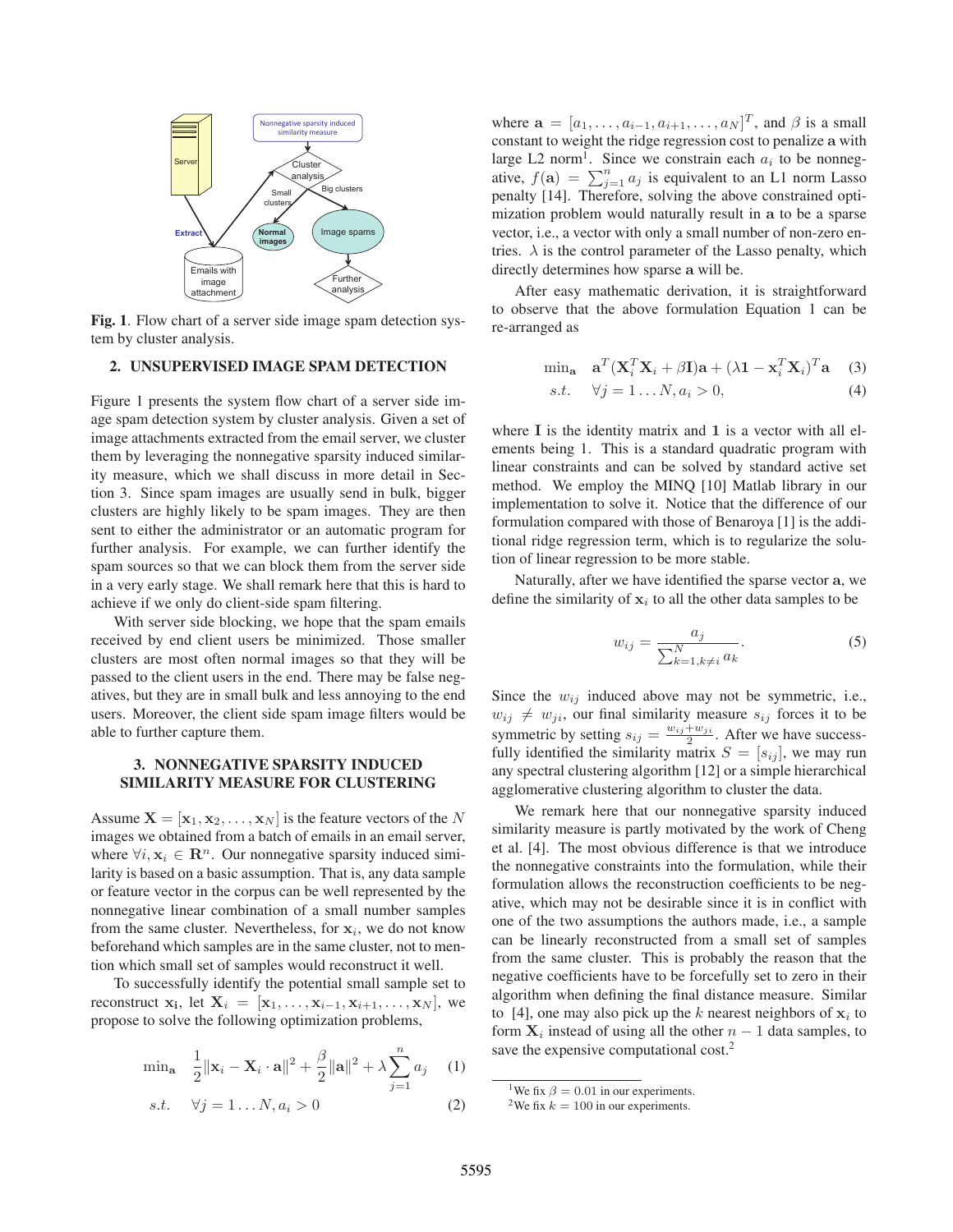

Fig. 2. The number of images in each of the 37 clusters.

## **4. EXPERIMENTS** 4. EXPERIMENTS

## 4.1. Data Set

In our previous work [7], we collected an image dataset which contains 1190 spam images and 1760 normal images. Please refer to [7] for image spams samples and details on how we collected the dataset. Among the 1190 spam images, we labeled 37 clusters which covers 756 of the spam images. The number of images in a cluster could be as high as 160, and as low as just 1, as shown in Figure 2. These 37 clusters of spam images composed the evaluation data set in our experiments.

Following Gao et al [7], we adopt an effective set of 23 image<br>statistics to be the visual representation for each image. It statistics to be the visual representation for each image. It includes 16 color statistic features, 1 texture statistics, 4 shape statistics, and 2 appearance statistics. Due to page limit, we refer to [7] for details of these statistic features.

We compare the proposed similarity measure with two other competitive measures. The first one is the sparsity induced similarity measure without posing the nonnegative constraint, i.e., we simply remove the nonnegative constraints in Equation 2, set  $\beta = 0$  and change  $\sum_{j} a_j$  to  $\sum_{j} |a_j|$  in Equation 1. Then the problem becomes a standard Lasso regression problem  $3$ . This similarity measure is firstly proposed in  $[4]^{4}$ . The other one is a baseline similarity measure which is induced from the Euclidean distance by applying a Gaussian radial basis function (RBF). For each of the similarity measures, we build the similarity graph matrix and use a spectral cluster algorithm [12] to generate the clustering results.

# *4.3.1. Evaluation Criterion*

Since we have the ground truth cluster labels of all the data, we use two criteria to evaluate the performance of all the clustering results [2]. The first criterion is the average clustering accuracy CAC, which is defined as

$$
CAC = \frac{1}{n} \sum_{i=1}^{n} \delta(m(cl_i) - l_i)
$$
 (6)

where *n* is the total number of data points,  $\delta(\cdot)$  is the Dirac-Delta function,  $cl_i$  and  $l_i$  are the cluster id and the labeled cluster id of data point i, respectively, and  $m(\cdot)$  is the best map of  $cl_i$  to the ground truth cluster id, which can be optimally resolved by the Kuhn-Munkres algorithm.

The second evaluation criterion we adopt is the normalized mutual information [2] between the cluster results  $C'$  and the ground truth clusters  $C$ , which is defined as

$$
\mu MI = \frac{MI(C, C')}{\max(H(C), H(C'))}
$$
\n(7)

where  $H(\cdot)$  represents the entropy of the cluster set and  $MI(C, C')$  is the mutual information between the two clus-<br>ter sets i.e ter sets, i.e.

$$
MI(C, C') = \sum_{c_i \in C, c'_j \in C'} p(c_i, c'_j) \log \frac{p(c_i, c'_j)}{p(c_i)p(c'_j)}.
$$
 (8)

It is easy to figure out that  $\mu M I \in [0, 1]$ , with  $\mu M I = 0$  if the two cluster sets are independent and  $\mu M I = 1$  if the two cluster sets are identical.

## *4.3.2. Comparison Results*

We summarize the cluster performance using three different distance measures in Table 1. We name the results of three different similarity measures as NonNegSparse (our proposed one), Sparse (Cheng et al. [4]), and Euclidean (Gaussian RBF baseline). Since the final step of the spectral clustering algorithm [12] is running a k-means, each run of the spectral cluster will result in slightly different clustering results due to different initialization of the k-means iterations. Therefore, we run the spectral clustering 500 times for each case and the results reported in the table are the mean value plus/minus the standard deviation over all the runs.

|      | NonNegSparse      | Sparse            | Euclidean         |
|------|-------------------|-------------------|-------------------|
| CAC. | $0.635 \pm 0.006$ | $0.559 \pm 0.032$ | $0.485 \pm 0.019$ |
| иMI  | $0.734 \pm 0.005$ | $0.671 \pm 0.006$ | $0.471 \pm 0.025$ |
|      | $\lambda = 0.1$   | $\lambda = 0.7$   |                   |

Table 1. The clustering performance of three different similarity measures.

As we can clearly observe, the proposed nonnegative sparsity induced similarity measure achieves the best clustering performance with  $CAC = 0.635$  and  $\mu MI = 0.734$ , with a parameter setting  $\lambda = 0.1$ . This significantly improves the best results achieved by Cheng et al. [4], which obtains

<sup>&</sup>lt;sup>3</sup>We solve it with Gaussian-Seidel method using the Matlab code provided at http://people.cs.ubc.ca/ schmidtm/Software/lasso.html

<sup>&</sup>lt;sup>4</sup>Cheng et al. [4] cast it in a slightly different optimization problem, but it should essentially achieve very similar results.